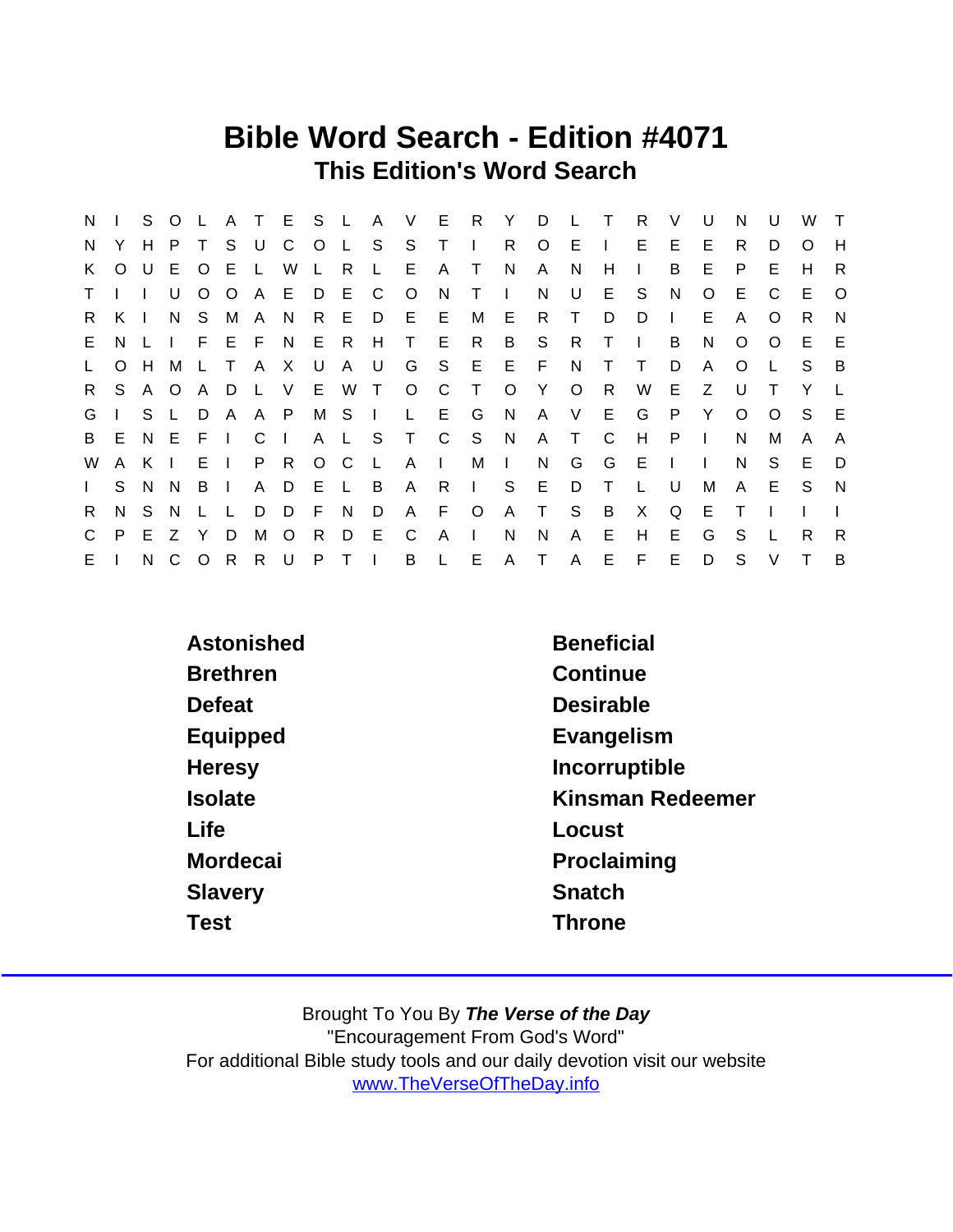## Bible Word Search - Edition #4071 Word Search Answer Guide

|              | $n \mid$     |          |              |              |                 |                |                |              |                |        | S O L A T E S L A V E R |              |              | Y            | D.           | $\mathbf{L}$ | $-t$           | $\mathbf{r}$   | $\mathsf{V}$ | u            | n            | u            | W            | $\top$       |
|--------------|--------------|----------|--------------|--------------|-----------------|----------------|----------------|--------------|----------------|--------|-------------------------|--------------|--------------|--------------|--------------|--------------|----------------|----------------|--------------|--------------|--------------|--------------|--------------|--------------|
| n            | y.           | h.       |              |              | p T S U C       |                |                |              |                |        | O L s s t               |              | $\mathbf{i}$ | $\mathsf{r}$ | $\circ$      | Ei           |                | e              | e            | e            | $\mathsf{r}$ | d            | $\Omega$     | н            |
| k.           | $\Omega$     | <b>u</b> | $\mathbf{e}$ | $\circ$      | e I             |                | W              | $\mathbf{L}$ | $\mathsf{r}$   | $\Box$ | $\mathbf{e}$            | a            | $\mathbf{t}$ | n            | a            | n            | H              | $\blacksquare$ | b            | e            | p            | e            | H            | R            |
|              | tii          |          | u            | $\circ$      | $\circ$         | $\overline{a}$ |                | e d e C      |                |        | $\circ$                 | N,           | $\top$       | $\Box$       | N            | U            | E S            |                | n            | $\circ$      | e            | $\mathbf{C}$ | E.           | $\circ$      |
| $\mathbf{r}$ | KI           |          | N.           | S.           |                 | M A N R E D    |                |              |                |        | E E                     |              | M            | Е            | $\mathsf{R}$ | $\top$       | d              | d              | $\mathbf{I}$ | e            | a            | $\Omega$     | R.           | N            |
| e            |              | n L      |              |              | I F E f N E R H |                |                |              |                |        | T E                     |              | R            | B            | $^{\circ}$ S |              | r ti           |                | b            | N.           | $\circ$      | $\Omega$     | E            | - E          |
| $\mathbf{L}$ | $\circ$      | h.       | m            | $\mathbf{I}$ | t.              | $\mathbf{a}$   |                | x u a u      |                |        | g                       | S            | e            | E            | f            | n            | $-t$           | $-t$           | D            | a            | $\circ$      | $\perp$      | S.           | b            |
| $\mathbf{r}$ | S.           | a        | $\circ$      | a a          | d               | $\Box$         | V              |              | e w t          |        | $\circ$                 | $\mathbf{C}$ | $\top$       | $\mathsf{o}$ | $\mathbf{V}$ | o r          |                | W              | E.           | Z            | u            | $\top$       | Y            | $\perp$      |
| $\mathbf{q}$ | $\mathbf{i}$ | S        | $\Box$       | d            | a               | $\mathbf{a}$   | $\mathsf{p}$   |              |                |        | M S I L E               |              | G            | N            |              | A V E        |                | $\mathsf{g}$   | P            | $\mathsf{V}$ | $\circ$      | $\Omega$     | S            | e            |
|              |              |          | B E N E F I  |              |                 | C              | $\mathbf{1}$   |              | A L s          |        | t c S                   |              |              | N            | A            | $\top$       | $\mathsf{C}$   | H              | $\mathsf{P}$ | - i          | $\mathsf{n}$ | m            | a            | A            |
| W            |              | a k      | -i-          | e i          |                 |                | P R            |              | O C L          |        | $A \mid$                |              | М            | $\mathbb{R}$ | N            | G            | $\overline{g}$ | e              | $\sim 1$ .   | j.           | n.           | s            | e            | d            |
| $\mathbf{i}$ | S.           | n        | n.           | b i          |                 | a              | d              |              | E L B          |        | A                       | $\mathsf{R}$ | $\pm 1$      | S            | E            | D            | t              | $\mathbf{L}$   | U            | m            | a            | e            | s.           | $\mathsf{n}$ |
| $\mathbf{r}$ | n            | s.       | n.           | $\mathbf{L}$ | $\Box$          | d              |                | d f          | n d            |        | a                       | f            | $\circ$      | a            | t            | S            | $\mathsf{b}$   | $\mathsf{x}$   | Q            | $\mathbf{e}$ | t            | Ť.           | i.           |              |
| $\mathbf{C}$ | D            | e        | z            | V            | d               | M              | $\overline{O}$ | R            | D E            |        | $\mathbf{C}$            | - A          | $\mathbf{L}$ | n.           | n            | a            | e              | h.             | E.           | g            | S            | $\mathbf{L}$ | $\mathsf{r}$ |              |
| e            |              |          | N C          | $\circ$      | R               |                |                | R U P        | T <sub>1</sub> |        | B                       | $L$ $E$      |              | $\mathsf{a}$ | $\top$       | $\mathsf{A}$ | E.             | F.             | E.           | D            | S            | $\mathsf{v}$ | $\mathbf{t}$ | b            |

Astonished: Diagonal Beneficial: Horizontal Brethren: Horizontal Continue: Horizontal Defeat: Horizontal Desirable: Horizontal Life: Horizontal **Locust:** Horizontal Slavery: Horizontal Snatch: Horizontal Test: Diagonal **Throne:** Vertical

Equipped: Vertical Evangelism: Horizontal Heresy: Vertical **Incorruptible: Horizontal** Isolate: Horizontal Kinsman Redeemer: Horizontal Mordecai: Horizontal Proclaiming: Horizontal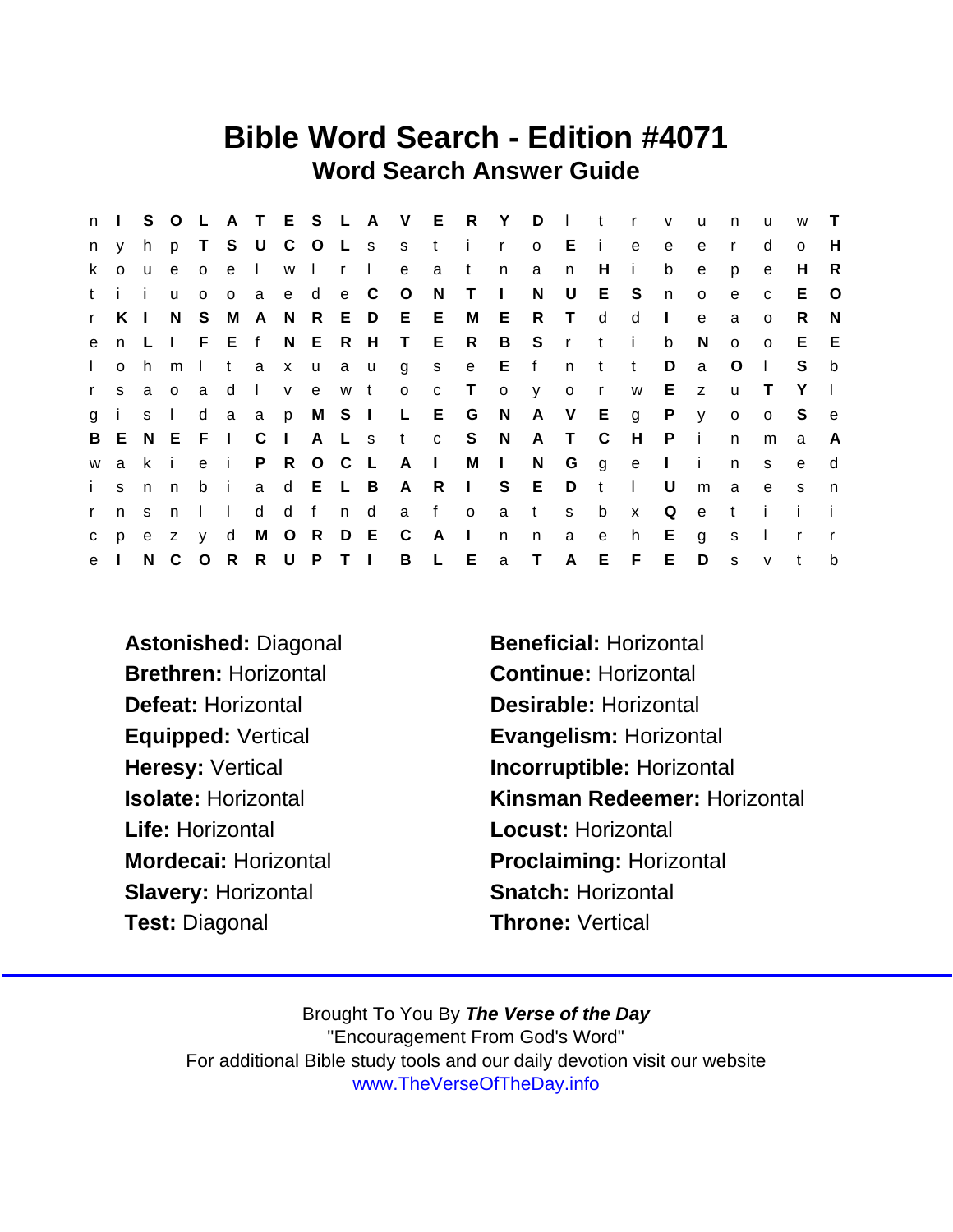## Bible Word Search - Edition #4071 Words Used And Their Definitions

Astonished Being amazed or in wonder **Beneficial** Helpful; Useful Brethren Brothers; Siblings **Continue** To go on **Defeat** To overcome an opponent or adversary Desirable Worthy of having or wanting; Pleasing, excellent, or fine Equipped Having been given something to do something with Evangelism Sharing the gospel in any means **Heresy** False teaching, contrary to the accepted truth. Incorruptible Unable to be convinced to do wrong or accept bribes; Unable to decay **Isolate** To separate someone or something from everyone or everything else